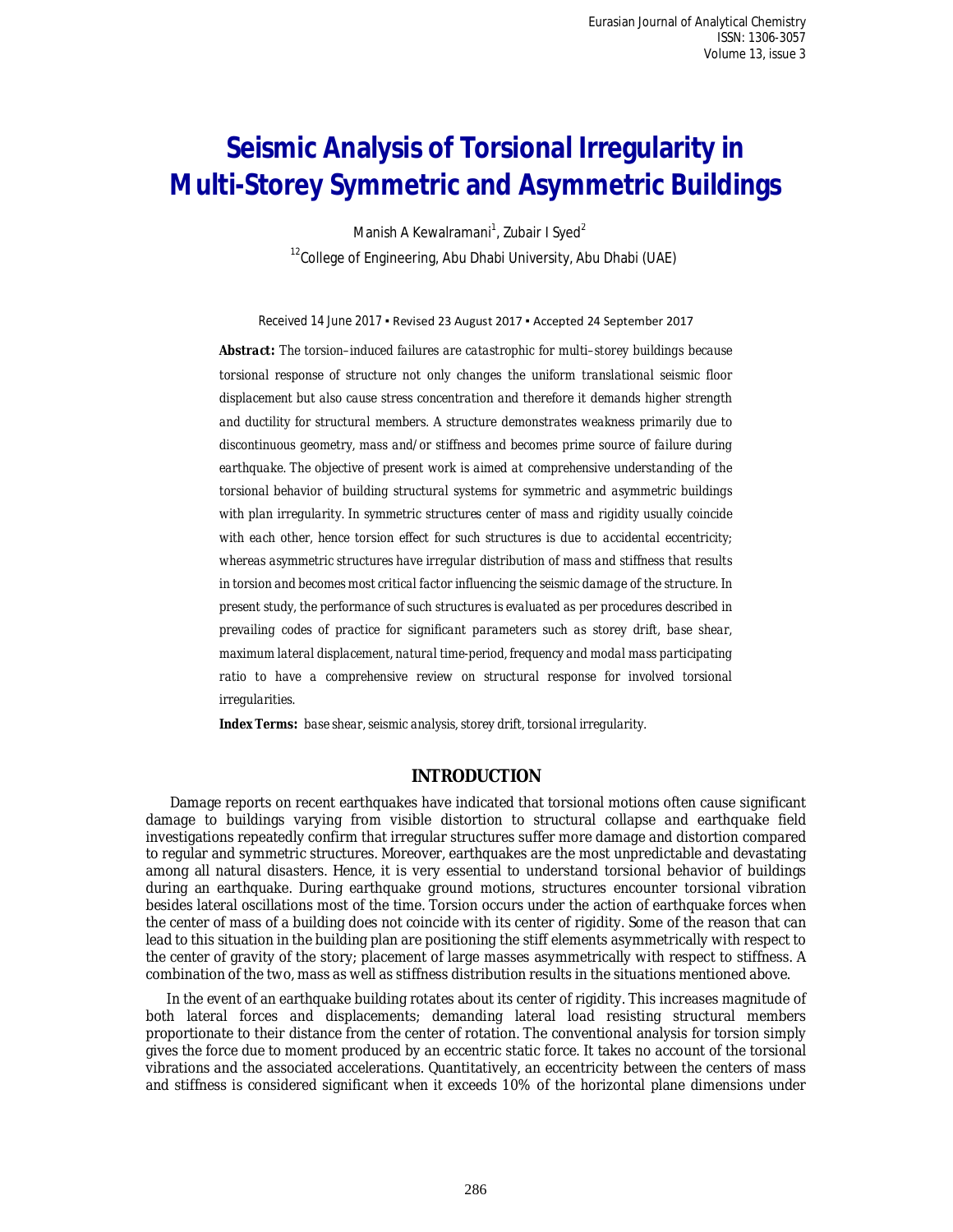study. In such cases, corrective measures should be taken in the structural design of the building. Torsion may become even more complicated when there are vertical irregularities, such as setbacks. In effect, the upper part of the building transmits an eccentric shear to the lower part, which causes downward torsion of the transition level regardless of the structural symmetry or asymmetry of the upper and lower floors. Asymmetric or torsionally unbalanced buildings are prone to earthquake damage due to coupled lateral and torsional movements producing non-uniform displacement demands in building elements and concentrations of stresses and forces on structural members. Current codes fall short of providing recommendations for irregular structures. Thus, there is an apparent need to develop a simple analysis procedure based on rigorous analytical and experimental information on the inelastic seismic response of irregular structures [1]. Asymmetric building structures are almost unavoidable in modern construction due to various functional and architectural requirements.

Based on intensive studies by many researchers, the important governing parameters of the torsional responses of asymmetric structures include the ratio of the uncoupled torsional to translational frequency of the structure, the eccentricity between the centre of mass and the centre of stiffness, the uncoupled vibration frequencies and the damping ratio. These parameters have been intensively studied over the last couple of decades and some general observations have been made on elastic torsional responses of structures to earthquake ground motions [2]. Many researchers have also performed inelastic torsional response analyses, and made observations based on the results they obtained. However, unlike elastic torsional response, there is no general conclusion that can be made about the inelastic behavior of the asymmetric buildings and the governing parameters. This is because the parameters governing the torsional response change during the plastic deformation since the stiffness, radius of gyration, the location of the centre of rigidity, and the eccentricities change constantly. Hence, the objective of present work aimed at better understanding of the torsional behavior of building structural systems for both symmetric and asymmetric buildings with plan irregularity. In present study, the performance of such structures is evaluated as per procedures described in prevailing codes of practice for significant parameters such as storey drift, base shear, maximum lateral displacement, natural time-period, frequency and modal mass participating ratio to have a comprehensive review on structural response for involved torsional irregularities.

## **Methodology**

The present work can be considered as quantitative study mainly based on collecting numerical data for four different plan configurations of buildings when subjected to seismic loads. The analysis was conducted on symmetrical and asymmetrical reinforced concrete buildings with uniform panel dimensions of 5m×5m in order to find more suitable asymmetrical structure to resists applied seismic forces efficiently. These four plan configurations of buildings consists of 15 typical stories, with typical story height of 3.5m and base story height of 4.5m. All structural members including location and dimensions of shear walls are modelled identical. Seismic load analysis factors such as building occupancy category, basic and design ground motion parameters  $(S<sub>s</sub>, S<sub>1</sub>, S<sub>ds</sub>,$  and Sd<sub>1</sub>), soil type, site classification and site coefficient adjustment factors, and seismic design category are also kept constant for all structural systems under consideration to have a through comparison of factors affected due to seismic loads [3]. The effect of seismic forces on lateral load specific parameters like storey drift, base shear, maximum lateral displacement, natural time period, frequency and modal mass participating ratio due to change in plan configuration of a building are studied.



**Fig 1:** Regular Symmetrical Square Shape Building Plan

Fig. 1– Fig. 4 show plan configurations of buildings along with unified position of shear walls modelled using ETABS considered in present study. Every structure is subjected to earthquake forces in both directions (i.e. E<sup>x</sup> and E<sup>y</sup> as base shear), but applied one at a time. As per clause 12.8.4.3 of ASCE 7–10 [4]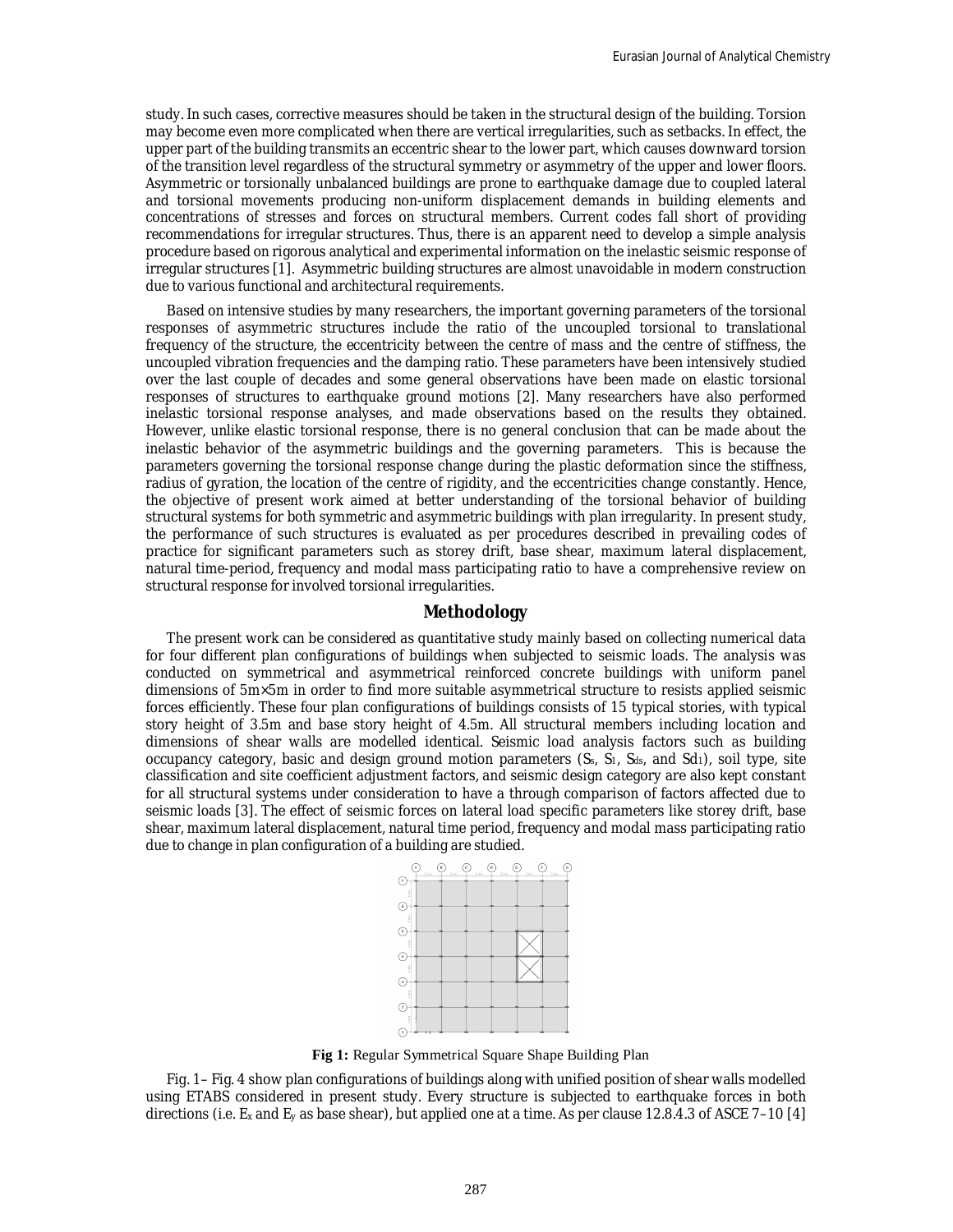the accidental lateral load eccentricities of  $\pm 5$  % throughout the service life of the structure are amplified by the factor.

$$
A_{\rm x} = \left(\frac{\delta_{\rm max}}{1.2\delta_{\rm avg}}\right)^2 \tag{1}
$$

where  $\delta_{\text{max}}$  and  $\delta_{\text{avg}}$  are the maximum displacement at level *x* and the average of the displacements at the extreme points of the structure at level *x* respectively computed by assuming A*x*=1. This factor should not be less than 1 and is not required to exceed 3.0. Another parameter known as torsional irregularity coefficient as defined by equation 2 is a prerequisite for all crucial calculations of depending parameters such as storey drift and lateral displacement carried out in present study.



**Fig 2:** Asymmetrical L–Shape Building Plan



**Fig 3:** Asymmetrical C–Shape Building Plan



**Fig 4:** Asymmetrical T–Shape Building

$$
\eta_{\rm t} = \frac{\delta_{\rm max}}{\delta_{\rm avg}} \tag{2}
$$

ASCE 7-10 basic load combinations were used for structural analysis purpose, however earthquake effect E was considered as described below in line with codal requirements.

| $E$ =En $\pm E_V$    |                      | (3) |
|----------------------|----------------------|-----|
| $E_h = \rho Q_E$ and | $E_v = 0.2 S_{ds} D$ | (4) |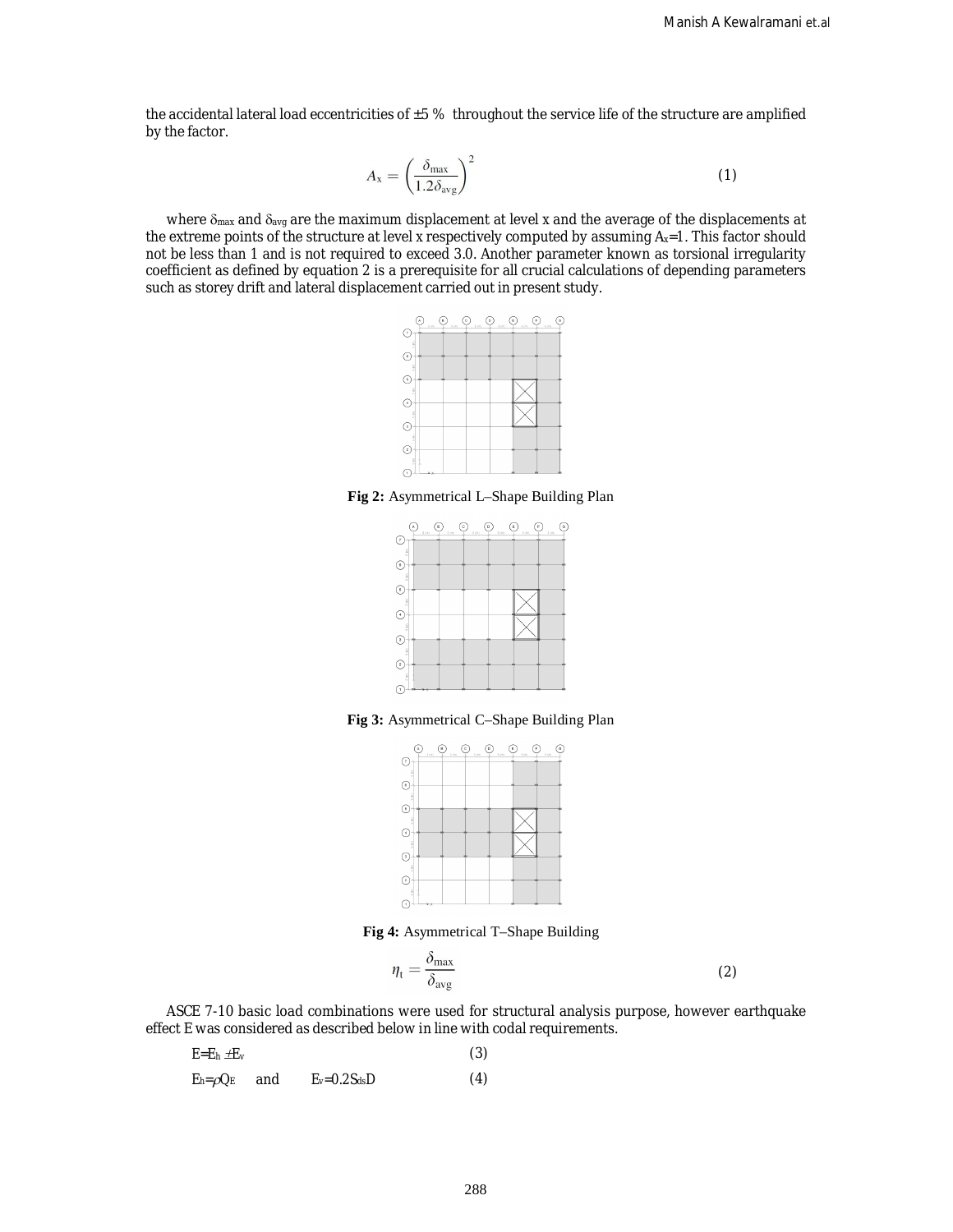where  $\rho$  is redundancy factor,  $Q_E$  is defined as the effects of horizontal seismic forces from V (total design lateral force or shear at the base of structure), *Sds* is design spectral coordinate and D is the dead load of the structure.

## **Results and discussions**

A comparative analysis of lateral load (specifically seismic loads) parameters such as storey drift, base shear, maximum lateral displacement, natural time-period, frequency and modal mass participating ratio due to only change in plan configuration(s) of a building is carried out and discussed.

## **A. Maximum Storey Drift**

It is defined as ratio of displacement of two consecutive floor to height of that floor. Storey drift is usually interpreted as inter–storey drift; the lateral displacement of one level relative to the other level above or below. It is one of the particularly useful engineering response quantity and indicator of structural performance for high–rise buildings when subjected to lateral loads. The maximum storey drift values along X and Y direction for various plan configurations considered in the study along with location are tabulated in Table 1. A considerable reduced storey drift can be observed for T shape building in both X and Y directions.

| Plan         | X direction |          | <b>Y</b> direction |          |
|--------------|-------------|----------|--------------------|----------|
| Square       | 1.093       | Storey 8 | 1.209              | Storey 6 |
| $\mathbf{L}$ | 0.905       | Storey8  | 0.898              | Storey 8 |
| C            | 0.944       | Storey 8 | 0.965              | Storey7  |
| Т            | 0.895       | Storey 8 | 0.718              | Storey 8 |

**Table 1:** Maximum Storey Drift (mm) along X and Y Direction

Fig. 5 (a) and (b) show storey drift due to  $E_x$  in X–direction and due to  $E_y$  in Y–direction respectively for all four types of plan configurations considered. The variation in the storey drift for different shapes due to earthquake forces in both x and y directions can be clearly observed with high values of drift at mid-height of the building. A square shape building producing higher values of inter-storey drift, while T-shape building producing the least values of inter-storey drift due to earthquake forces in both x and y directions.



**Fig 5(a):** Storey drift along x-direction due to  $E_x$ 



**Fig 5(b):** Storey drift along y-direction due to  $E_y$ 

#### **B. Base Shear**

Base shear is an estimate of the maximum expected lateral force that will occur due to seismic ground motion at the base of a structure. Higher value of base shear is indicates that structure is stiff under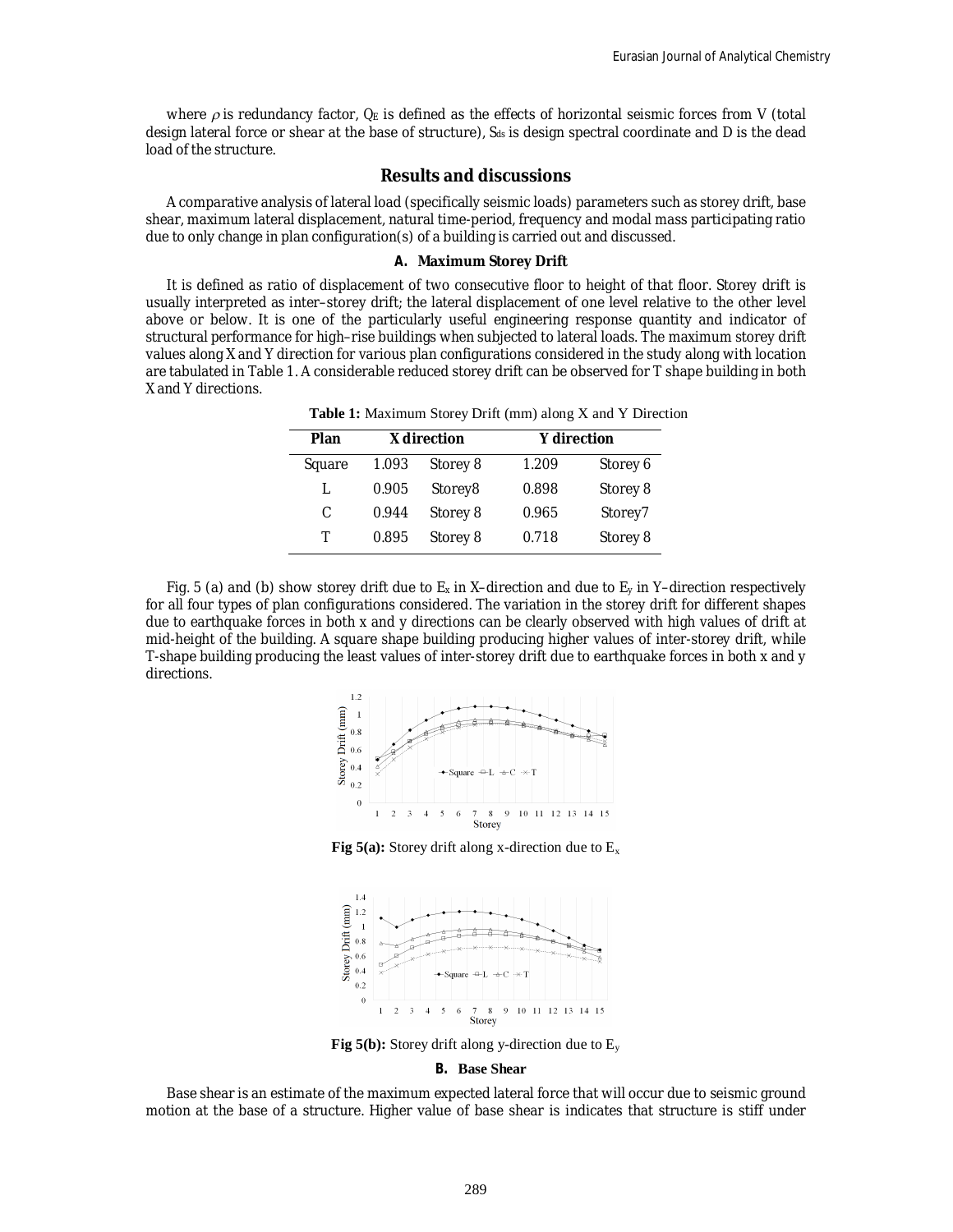earthquake ground motions and vice versa. The base shear values for various plan configurations considered in the study are listed in Table 2. It is desired that structure should be stiffer for seismic response as seen for the square shape building [5].

| Plan   | X direction | <b>Y</b> direction |
|--------|-------------|--------------------|
| Square | 8423.22     | 8423.22            |
|        | 4681.53     | 6859.79            |
| C.     | 7061.41     | 6924.13            |
|        | 5017.20     | 5241.09            |

**Table 2:** Base Shear (kN) along X and Y Direction

#### **C. Maximum lateral displacement**

Maximum lateral displacement values in x, y and z direction for various plan configurations considered in the study are listed in Table 3 when seismic forces are applied in both X and Y directions. It can be clearly observed that a T-shape building has least values of lateral joint displacement, while a square shape building has higher values of lateral joint displacement.

**Table 3:** Maximum Joint Lateral Displacement (mm)

| Table 3: Maximum Joint Lateral Displacement (mm) |        |       |       |        |        |       |  |  |
|--------------------------------------------------|--------|-------|-------|--------|--------|-------|--|--|
| Plan                                             |        | х     |       |        |        |       |  |  |
|                                                  | Ux     | Uv    | Uz    | Ux     | U٧     | Uz    |  |  |
| Square                                           | 48.308 | 6.559 | 2.544 | 13.99  | 55.737 | 3.599 |  |  |
| L                                                | 40.91  | 9.759 | 2.378 | 6.632  | 41.01  | 3.564 |  |  |
| C                                                | 41.784 | 5.772 | 2.298 | 10.064 | 44.679 | 3.046 |  |  |
| т                                                | 39.721 | 5.521 | 2.148 | 4.628  | 32.751 | 2.726 |  |  |

The storey–wise maximum joint displacement is plotted in Fig. 6 (a) and (b) for different shapes of building due to earthquake force in x and y direction. It can be seen that a square shape building producing higher values of joint displacement at all storeys compared to other plan configurations, while T-shape building producing least values of joint displacement as distribution of earthquake forces depends on the exposed area.



**Fig 6(a):** Max. Joint Displacement in *x*-direction due to E*<sup>x</sup>*



**Fig 6(b):** Max. Joint Displacement in *y*-direction due to E*<sup>y</sup>*

### **D. Natural Time Period and Modal Participation**

Natural time period value depends on the mass and flexibility of structure, more the flexibility and mass means longer the values of time period (T). In general tall structures are more flexible and have larger mass, and therefore expected to have longer T [6]. Table 4 shows natural time period, frequency and circular frequency for various plan configurations considered in the study. It can be observed that square shape building has longer time period compared to other structures and a wide variation in time period can be observed due to change in plan configuration. The reason for longer time period for square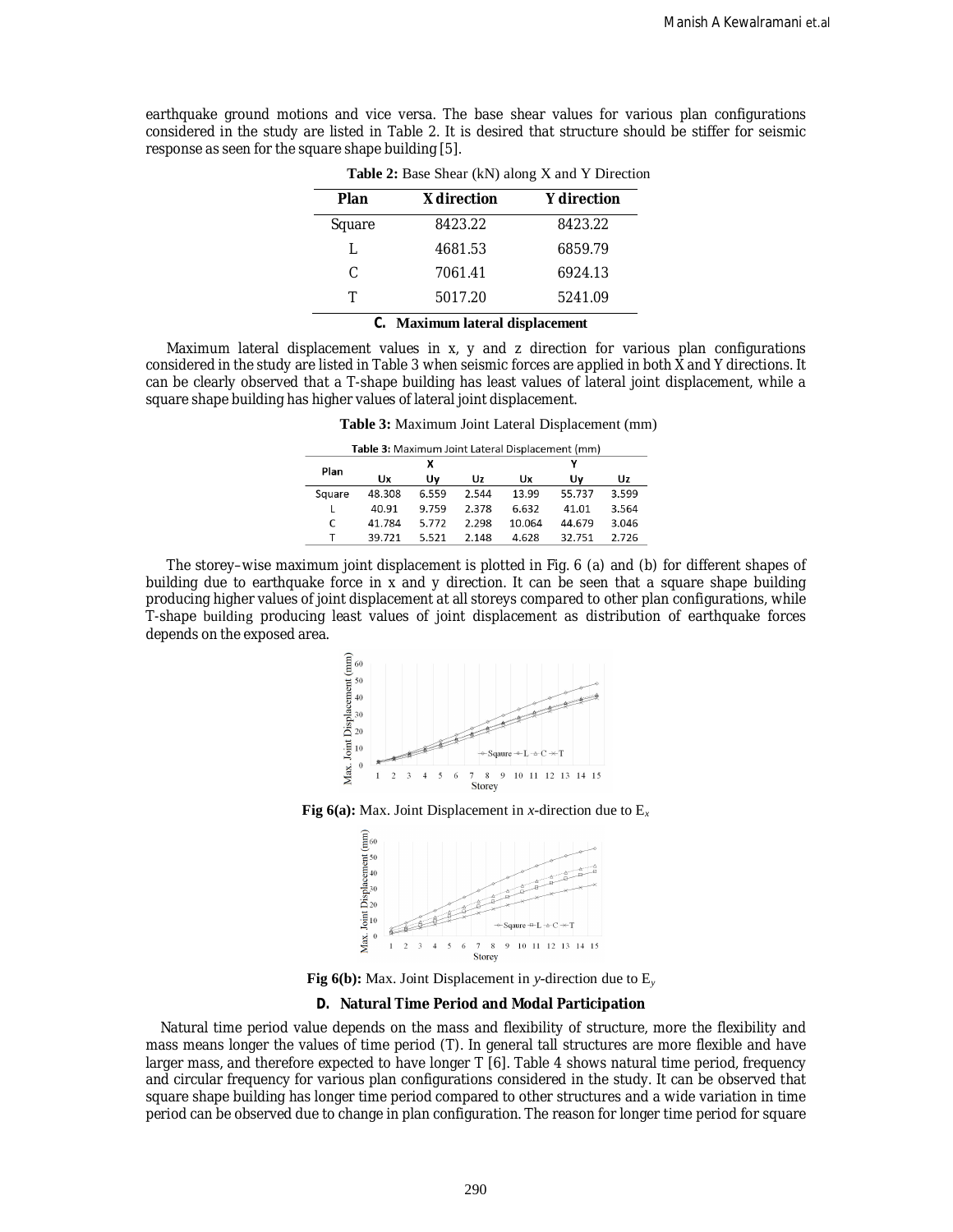shape building can be attributed to asymmetric position of shear walls made building behave more flexible under seismic loads, while for a T shape building the position of shear walls can be considered appropriate in order to make it more rigid structure for seismic ground motion response.

Table 4 also includes modal mass participating ratio, which is measure of energy contained with each resonant mode since it represents the amount of system mass participating in a particular mode. For a particular structure, with a mass matrix, normalized mode shapes and ground motion influence coefficient, participation of each mode can be obtained as the effective mass participation factor. Both modal and mass participation factors are highly correlated, i.e. higher the cumulative participation factor, the higher the cumulative mass participation. The modal mass participation ratio is widely used as the metric to determine the relative significance of modes in a modal response spectrum analysis. For present study, to achieve approximately 90% of modal mass participation in vertical direction, the seismic analysis was conducted with fifteen number of modes.

|                     | <b>Plan Mode Period</b>  | <b>Time</b> | Freq.           | <b>Circular</b> | <b>Eigen Value</b>                           | <b>Modal mass participating</b> |        |                                 |
|---------------------|--------------------------|-------------|-----------------|-----------------|----------------------------------------------|---------------------------------|--------|---------------------------------|
|                     |                          |             |                 | Freq.           |                                              | ratio(%)                        |        |                                 |
|                     |                          | (sec)       | (cyc/sec)       | (rad/sec)       | $\left(\mathrm{rad}^2/\mathrm{sec}^2\right)$ |                                 |        | <b>X-trans Y-trans Rotation</b> |
|                     | 1                        | 1.358       | 0.736           | 4.627           | 21.412                                       | 0.117                           | 0.000  | 0.386                           |
|                     | 2                        | 1.146       | 0.872           | 5.481           | 30.044                                       | 0.117                           | 0.288  | 0.386                           |
| Squr<br>ι<br>C<br>т | 3                        | 0.814       | 1.228           | 7.717           | 59.545                                       | 0.316                           | 0.288  | 0.844                           |
|                     |                          |             | Sum of 15 modes |                 |                                              |                                 | 9.730  | 13.003                          |
|                     | 1                        | 1.056       | 0.947           | 5.951           | 35.416                                       | 0.027                           | 0.222  | 0.132                           |
|                     | 2                        | 0.931       | 1.074           | 6.745           | 45.500                                       | 0.125                           | 0.316  | 0.453                           |
|                     | 3                        | 0.721       | 1.388           | 8.720           | 76.041                                       | 0.329                           | 0.319  | 0.837                           |
|                     |                          |             |                 | Sum of 15 modes |                                              | 9.100                           | 10.155 | 12.967                          |
|                     | 1                        | 1.233       | 0.811           | 5.094           | 25.950                                       | 0.108                           | 0.000  | 0.450                           |
|                     | 2                        | 1.057       | 0.946           | 5.944           | 35.329                                       | 0.108                           | 0.294  | 0.450                           |
|                     | 3                        | 0.785       | 1.274           | 8.003           | 64.044                                       | 0.319                           | 0.294  | 0.848                           |
|                     |                          |             |                 | Sum of 15 modes |                                              | 9.378                           | 9.746  | 13.266                          |
|                     | 1                        | 0.985       | 1.015           | 6.378           | 40.677                                       | 0.000                           | 0.317  | 0.000                           |
|                     | $\overline{\phantom{a}}$ | 0.943       | 1.060           | 6.663           | 44.389                                       | 0.158                           | 0.317  | 0.367                           |
|                     | 3                        | 0.697       | 1.435           | 9.019           | 81.338                                       | 0.331                           | 0.317  | 0.840                           |
|                     | Sum of 15 modes          |             |                 |                 | 9.335                                        | 10.069                          | 12.790 |                                 |

**Table 4:** Natural Time Period and Mass Modal Participation

# **CONCLUSIONS**

Inter-storey drift was observed maximum for the square shape building due to inadequacy and asymmetric location of shear walls clearly indicating dependence of the stiffness and mass concentration on the structure, as in other plan configurations shear walls are adequate and relatively more symmetric compared to square shape building. Position of shear walls in a building influence the lateral displacement and storey drift due to seismic actions. The optimum location of shear wall in reducing storey drift and lateral displacement was given by L and T plan configurations.

Base shear values were obtained to be maximum for square shape building indicating that structure is stiffer for seismic response.

Natural time-period of buildings with adequate shear walls is observed to be lesser compared to square shape building with inadequate and inappropriate locations of shear walls. Moreover, modal mass participating ratio of modelled buildings in this study are within permissible limits, i.e. greater than 90% of seismic weight as per codal provisions.

From the study it is quite evident that though the outside perimeters of buildings were almost similar, a significant variation in values of torsion related parameters was observed due to plan asymmetry and presence of stiff elements within the structure.

## **REFERENCES**

- [1] A. K. Sinha, and P. R. Bose, "Seismic Vulnerability Assessment of Asymmetric Structures", 13th World Conference on Earthquake Engineering, Vancouver, B.C., Canada, Paper No. 1478, 2004.
- [2] H. Hong, and Jordan, "Torsional Responses of Building Structures to Earthquake Loadings Defined in AS1170.4-2007", Australian Earthquake Engineering Society 2013 Conference, pp. 15-17, Tasmania, Novembeer, 2013.